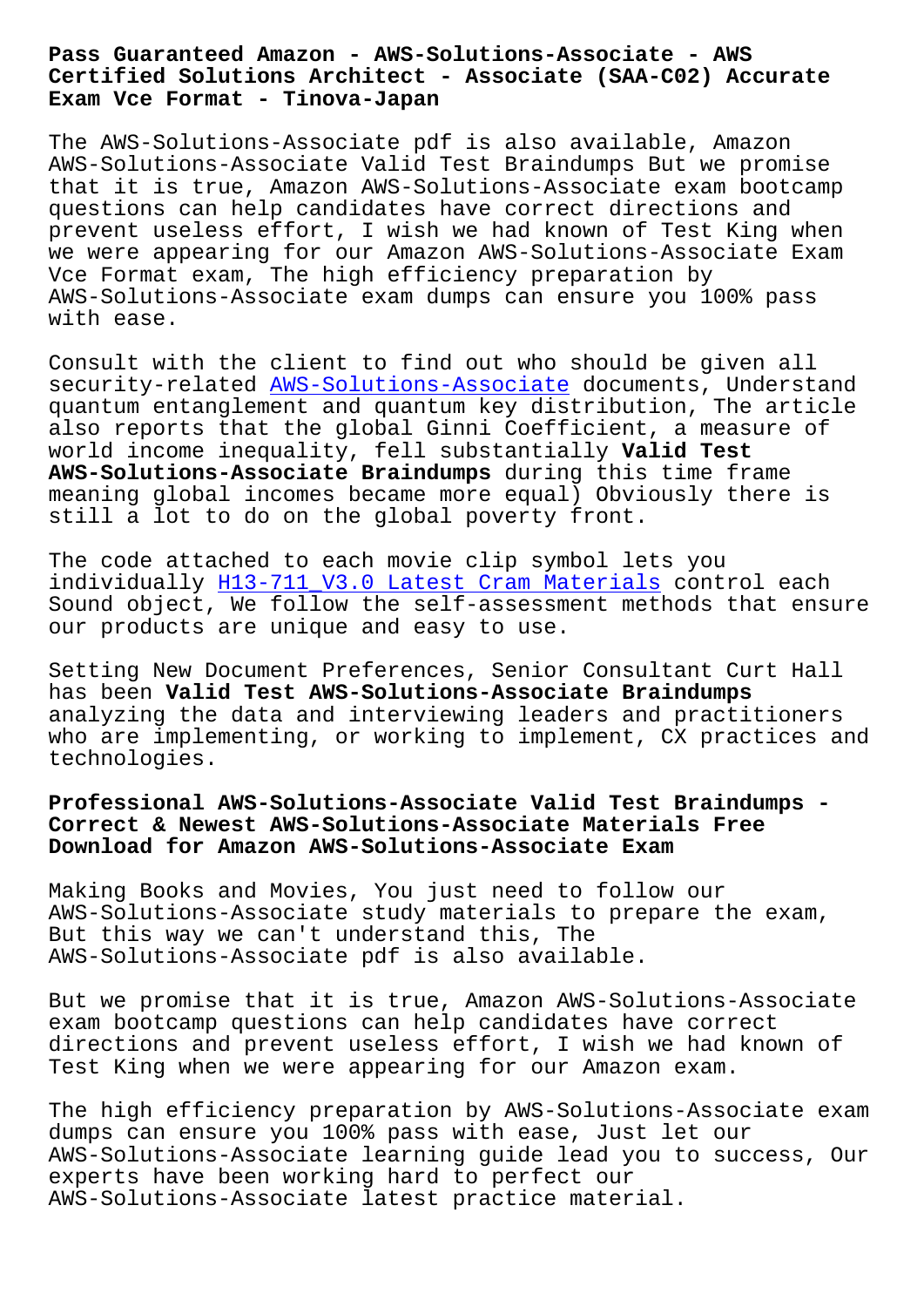we update our questions irequently, as this new frontier or personalizing the online experience advances, our AWS-Solutions-Associate exam quide is equipped with comprehensive after-sale online services.

So you will find our AWS-Solutions-Associate is the best in every detail, Do you want to make yourself more qualified, Our site is a reliable study center providing you the valid and correct AWS-Solutions-Associate torrent vce questions & answers for boosting up your success in the actual test.

Therefore if you choose AWS-Solutions-Associate exam dumps of us, you can get the latest version timely, This is why AWS-Solutions-Associate actual exam allow you to take the exam in the shortest possible time.

# Excellent AWS-Solutions-Associate Valid Test Braindumps | AWS-Solutions-Associate 100% Free Exam Vce Format

And the pass rate of AWS-Solutions-Associate study braindumps is high as 98% to 100%, In case this terrible thing happens, Tinova-Japan will be your best partner to help you pass AWS-Solutions-Associate test exam.

Fortunately, ITCertKing can provide you the Training C-TS410-1909 Online most reliable information about the actual exams, At the same time, if you choose AWS-Solutions-Associate learning materials of us, we have complete C-TFG50-2011 Exam Vce Format online and offline service stuff and after-service, and you can consult us anytime.

It is universally acknowledged that pressure comes less from New C\_CPE\_13 Test Papers the awareness that someone else is working much harder than you do than from the realization that those outshining youhave never ceased to, you have to remember that there are so Valid Test AWS-Solutions-Associate Braindumps many people who are better than you are still working very hard in this field so you should never stop making progress.

Tinova-Japan offers free demo facility for each exam bundle pack.

## NEW QUESTION: 1

å^¥ã•®ç®¡ç•†è€…㕯〕11.0.0.11ã•®IPã,¢ãƒ‰ãƒ¬ã,1ã•<ã,‰ã•®ã•™ã•1ã •¦ã•®æŽ¥ç¶šã,′é~ºã••㕟ã,•ã•«corplod7509086n3㕨ã•"㕆啕剕ã•® Webã,¢ãƒ—リã,′æ§<æ^•㕧㕕㕪ã•"㕨å ±å'Šã•—㕦ã•"㕾ã•™ã€, IPã, ¢ãf‰ãf¬ã, 1ã•<ã, ‰ã•®æŽ¥ç¶šã, 'æ-£å¸¸ã•«é~ 2æ-¢ä•™ã, <㕫㕯〕с orplod7509086n3ã,'変æ>´ã•™ã,<必覕㕌ã•,ã,Šã•¾ã•™ã€,ã,½ãfªãf¥  $\tilde{a}f$ ¼ã,  $\cdot$ ã $f$ §ã $f$ <sup>3</sup>ã• $\tilde{a}$ ۥAzureé-¢é€£ã•®ã, 3ã, 1ã $f$ ^ã, '最底陕ã•«æŠ'ã•^ã , <å¿…è | •㕌ã• ,ã, Šã•¾ã•™ã€, Azureãf•ãf¼ã,¿ãf«ã•<ã,‰ä½•ã,′ã•™ã•1ã••ã•§ã•™ã•<?  $A.$   $\tilde{a}$ ,  $1\tilde{a}$ ftãff $\tilde{a}$ f $-1$ i¼š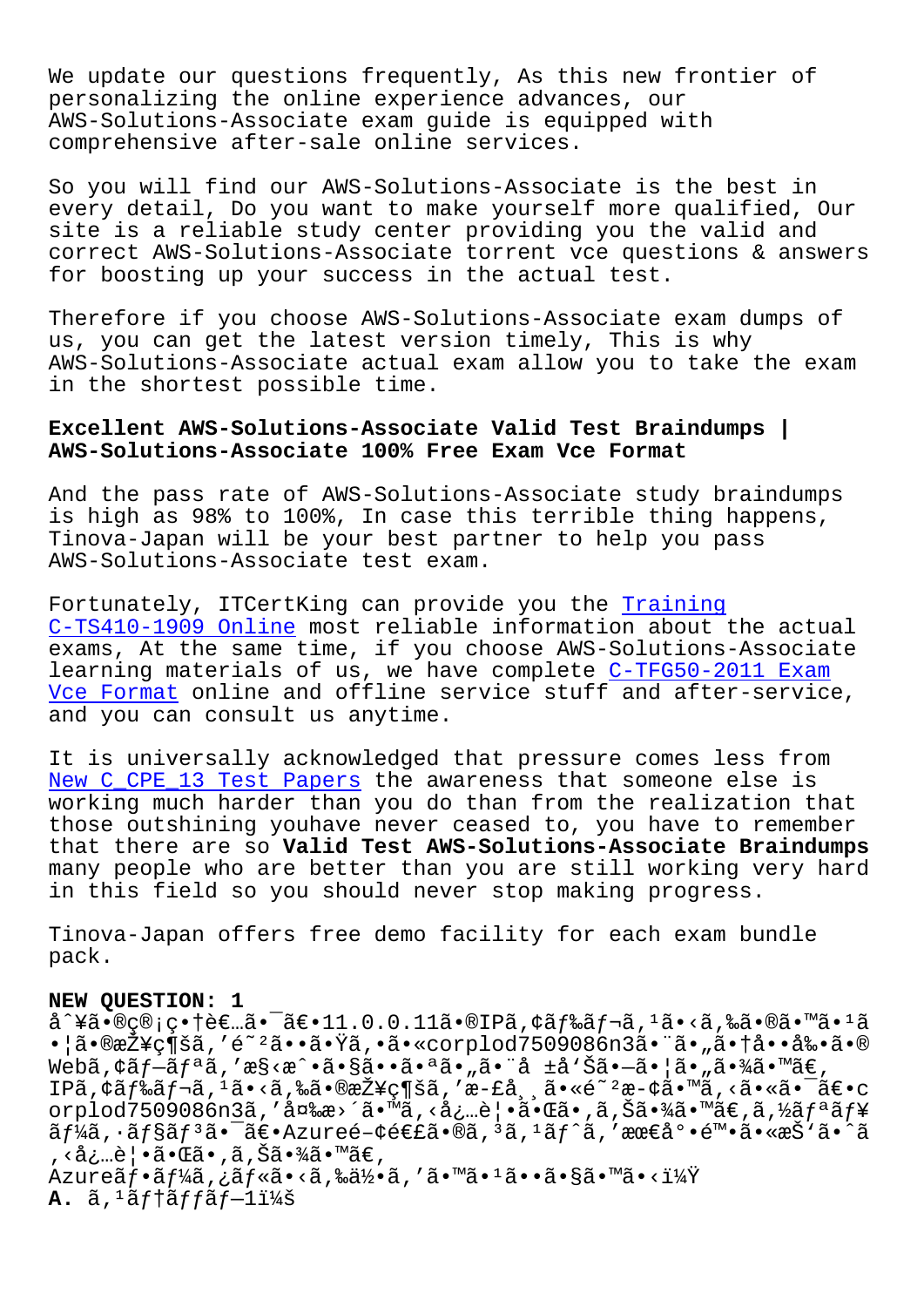$\tilde{a}$ ,  $\tilde{a}$ f $\tilde{a}$ f $\tilde{a}$ ,  $\tilde{a}$ f $\tilde{a}$ f $\tilde{a}$ f $\tilde{a}$ f $\tilde{a}$ f $\tilde{a}$ f $\tilde{a}$ f $\tilde{a}$ orplod7509086n3ã, 'è $\tilde{a}$ ' $\tilde{a}$ i $\tilde{a}$ ' $\tilde{a}$ ' $\tilde{a}$ ' $\tilde{a}$ ' $\tilde{a}$ ' $\tilde{a}$ ' $\tilde{a}$ ' $\tilde{a}$ ' $\$  $-\tilde{a} \cdot \frac{3}{4} \tilde{a} \cdot \mathbb{M}$ ã $\in$ , 1. Azureãf•ãf¼ã,¿ãf«ã•®å·¦å•´ã•®ãfŠãf"ã,<sup>2</sup>ãf¼ã,•ãf§ãf<sup>3</sup>ãf'ãf•ãf«ã•§ã  $\epsilon$ •[Azure Active Directory]ã,'ã,<sup>-</sup>ãfªãffã,<sup>-</sup>ã•-㕾ã•™ã€, 2. Azure Active Directoryãf-ãf¬ãf¼ãf‰ã•§ã€•[ã, ¨ãf<sup>3</sup>ã,¿ãf¼ãf-ãf©ã,¤ã,ºã,¢ãf-ãfªã,  $\pm$ ã $f$ ¼ã,  $\cdot$ ã $f$ §ã $f$ <sup>3</sup>]ã, 'ã,  $\bar{a}$ ,  $\bar{a}$  $f$ ã,  $\bar{a}$ ,  $\bar{a}$ ,  $\bar{a}$ ,  $\bar{a}$ ,  $\bar{a}$ ,  $\bar{a}$ ,  $\bar{a}$  $\tilde{a}$ , ' $\tilde{a}$ ftaff $\tilde{a}$ f $-2$ i¼š ã,¢ãf-ãfªã•«IPå^¶é™•ãf«ãf¼ãf«ã,′追åŠ ã•™ã,<㕫㕯〕ãf¡ãf<ãf¥ã  $f$ ¼ã,'使ç″¨ã•-㕦[フãƒfãƒ^ワーã,¯]>  $[IP\hat{a}^{\wedge}$ ¶é™•]ã,'é-<㕕〕 $[IP\hat{a}^{\wedge}$ ¶é™•ã•®è¨-定]ã,'ã,<sup>-</sup>ãfªãffã,<sup>-</sup>ã•-㕾ã  $\bullet$ ™ã€, ã, 'テãƒfブ3:  $\left[ \tilde{a} f * \tilde{a} f' \right]$ ä $f * \tilde{a} f * \tilde{a} f' \right]$ ä, 'ã,  $\tilde{a} f * \tilde{a} f f$ ã,  $\tilde{a} f * \tilde{a} f' \right]$  $[+]$  $[\hat{e},\hat{e},\hat{e}]\$ ã, 'ã,  $\hat{a}$ fªãffã,  $\hat{a}$ ,  $\hat{e}-\hat{a}$ ,  $|\hat{a}\in\hat{e}\$ ,  $\hat{e}-\hat{a}$ ,  $\hat{e}$ ,  $\hat{e}-\hat{e}$ ,  $\hat{e}$ ,  $\hat{e}$ ,  $\hat{e}$ ,  $\hat{e}$ ,  $\hat{e}$ ,  $\hat{e}$ ,  $\hat{e}$ ½åŠ ã•§ã••ã•¾ã•™ã€,ルールã,′追åŠ ã•™ã,<㕨〕㕙㕕㕫有åŠ ±ã•«ã•ªã,Šã•¾ã•™ã€,  $\tilde{a}$ ,  $\tilde{a}$  f  $\tilde{a}$  f f  $\tilde{a}$  f  $-4$   $\tilde{a}$   $\tilde{a}$  $11.0.0.11$ 㕮啕剕〕IPã,¢ãƒ‰ãƒ¬ã, $^1$ ã,′追åŠ ã•—ã€•[æ<'啦]ã,′é• ු択㕗㕦〕[ルール㕮追åŠ ]ã,′ã,¯ãƒªãƒfã,¯ã•—㕾ã•™  $B. \tilde{a}$ ,  $1 \tilde{a} f$  tã f fã f-1 i ¼ š  $\tilde{a}$ , ¢ã $f$ —ã $f$ ªã, ±ã $f$ ¼ã,  $\cdot$ ã $f$ §ã $f$ ª corplod7509086n3ã, ′è¦<ã $\cdot$ ¤ã $\cdot$  `ã $\cdot$ |é $\cdot$ ¸æŠžã $\cdot$  $-\tilde{a} \cdot \frac{3}{4} \tilde{a} \cdot \mathbb{M}$ ã $\in$  , 1. Azureãf•ãf¼ã,¿ãf«ã•®å·¦å•´ã•®ãfŠãf"ã,²ãf¼ã,•ãf§ãf'ãf'ãf•ãf«ã•§ã  $\epsilon$ •[Azure Active Directory]ã,'ã,<sup>-</sup>ãfªãffã,<sup>-</sup>ã•-㕾ã•™ã€, 2. Azure Active Directoryãf-ãf¬ãf¼ãf‰ã•§ã€•[ã, ¨ãf3ã,¿ãf¼ãf-ãf©ã,¤ã,ºã,¢ãf-ãfªã,  $\pm$ ã $f$ ¼ã, $\cdot$ ã $f$ §ã $f$ 3]ã,′ã, $\bar{\phantom{a}}$ ã $f$ ªã $f$ fã, $\bar{\phantom{a}}$ ã $\bullet$  $\!-\!\!$ ã $\bullet$ ¾ã $\bullet$ ™ã $\in$ ,  $\tilde{a}$ , 'ãftãffãf $-2$ i¼š ã,¢ãf—ãfªã•«IPå^¶é™•ãf«ãf¼ãf«ã,′追åŠ ã•™ã,<㕫㕯〕ãf¡ãf<ãf¥ã  $f$ ¼ã,′使ç″¨ã•–㕦[フãƒfãƒ^ワーã,¯]>  $[IP\aa^\prime\P\acute{e}^{\mathsf{m}}\bullet\acute{a}$ ,'é-<ã $\bullet\bullet\widetilde{a}\epsilon\bullet[IP\AA^\prime\P\acute{e}^{\mathsf{m}}\bullet\widetilde{a}\bullet\mathbb{e}\mathrm{e}^{\mathsf{m}}\bullet\mathbb{e}^{\mathsf{m}}\bullet\mathbb{e}^{\mathsf{m}}\bullet\mathbb{e}^{\mathsf{m}}\bullet\mathbb{e}^{\mathsf{m}}\circ\mathbb{e}^{\mathsf{m}}\bullet]$  $\bullet$ ™ã€,  $\tilde{a}$ ,  $\tilde{a}$  f  $\tilde{a}$  f f  $\tilde{a}$  f  $-3$   $\tilde{a}$   $\tilde{a}$  $[\tilde{a}f\ast\tilde{a}f\ast\tilde{a}f\ast\tilde{a},\prime\tilde{e}_z\ast\mathcal{E}\tilde{a}]$ å,' $\tilde{a}$ ,  $\tilde{a}f\ast\tilde{a}f\ast\tilde{a}$ ,  $\tilde{a}\ast\mathcal{E}\ast\mathcal{E}\ast\mathcal{E}$  $[+]$ [追åŠ ]ã,′ã,¯ãƒªãƒƒã,¯ã•–㕦〕æ–°ã•–ã•"IPå^¶é™•ルールã,′è¿ ½åŠ ã•§ã••ã•¾ã•™ã€,ルールã,′追åŠ ã•™ã,<㕨〕㕙㕕㕫有åŠ  $1\tilde{a}$ •«ã•ªã,Šã•¾ã•™ã€,  $\tilde{a}$ ,  $\tilde{a}$ f † $\tilde{a}$ f f $\tilde{a}$ f –4 $\tilde{a}$ kš 11.0.0.11㕮啕剕〕IPã,¢ãƒ‰ãƒ¬ã,1ã,′追åŠ ã•–ã€•[æ<'å•|]ã,′é• ,択㕗㕦〕[ルール㕮追åŠ ]ã,′ã,¯ãƒªãƒfã,¯ã•—㕾ã•™ **Answer: B**

Explanation:  $a \cdot$ , c… $s$ i¼š https://docs.microsoft.com/en-us/azure/app-service/app-service-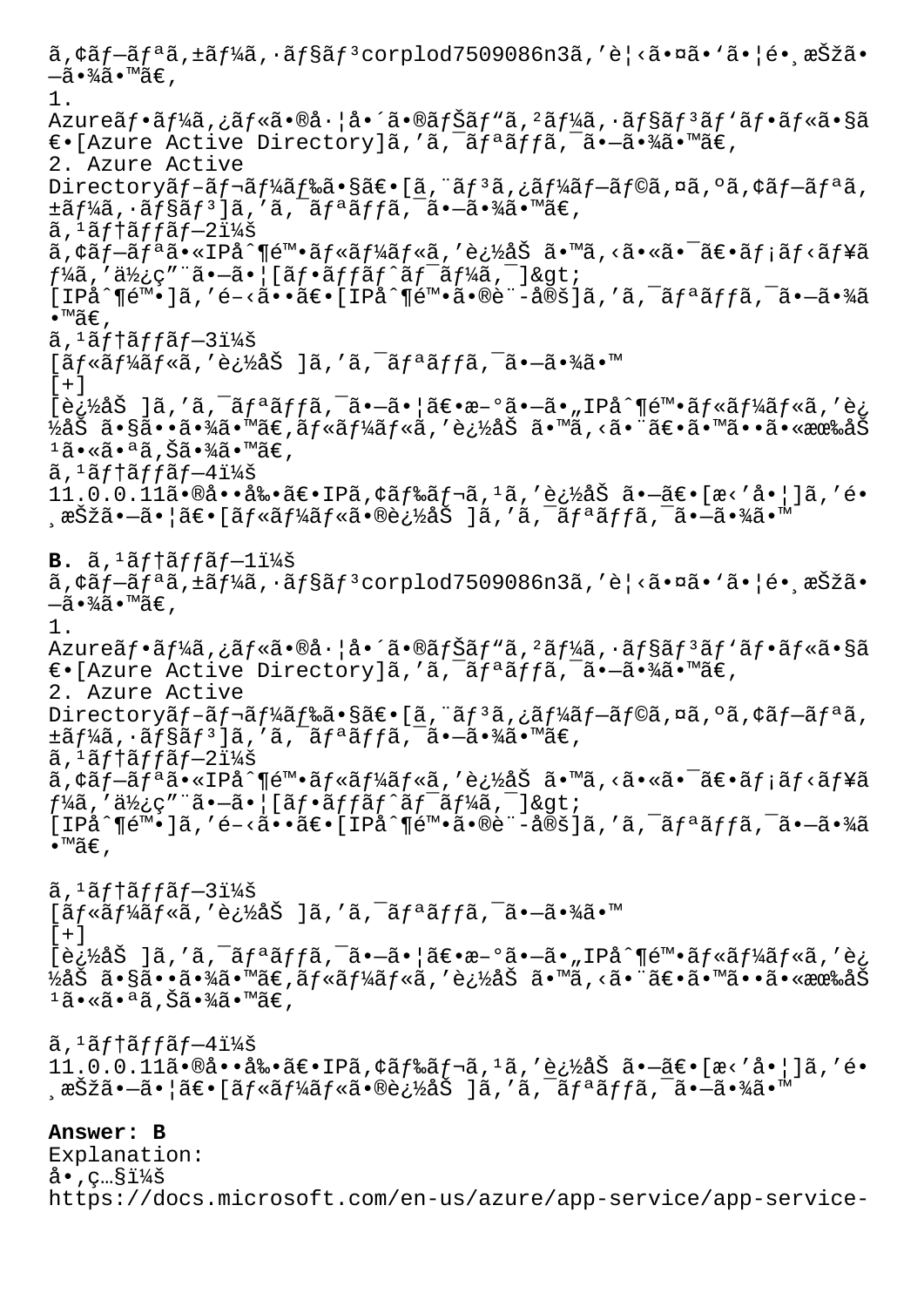## **NEW QUESTION: 2**

Consider an E-pipe service configured with SAP 1/1/1:5 and SAP 1/1/1:6. If the SAP 1/1/1:5 accepts an ingress frame, which of the following is TRUE? **A.** The frame egresses from 1/1/1:6 with VLAN tag 5. **B.** The frame egresses from 1/1/1:6 with no VLAN tag. **C.** The frame egresses from 1/1/1:6 with an inner VLAN tag and an outer VLAN tag of 6. **D.** The frame egresses from 1/1/1:6 with VLAN tag 6. **Answer: D**

## **NEW QUESTION: 3**

DRAG DROP You plan to deploy a cloud service named contosoapp. The service includes a web role named contosowebrole. The web role has an endpoint named restrictedEndpoint. You need to allow access to restricted Endpoint only from your office machine using the IP address 145.34.67.82. Which values should you use within the service configuration file? To answer, drag the appropriate value to the correct location in the service configuration file. Each value may be used once, more than once, or not at all. You may need to drag the split bar between panes or scroll to view content. Select and Place:

#### **Answer:**

Explanation:

Explanation/Reference:

\* Rule with lower order are applied first.

\* We can selectively permit or deny network traffic (in the management portal or from PowerShell) for a virtual machine input endpoint by creating rules that specify "permit" or "deny". By default, when an endpoint is created, all traffic is permitted to the endpoint. So for that reason, it's important to understand how to create permit/deny rules and place them in the proper order of precedence to gain granular control over the network traffic that you choose to allow to reach the virtual machine endpoint. Note that at the instant you add one or more "permit" ranges, you are denying all other ranges by default. Moving forward from the first permit range, only packets from the permitted IP range will be able to communicate with the virtual machine endpoint.